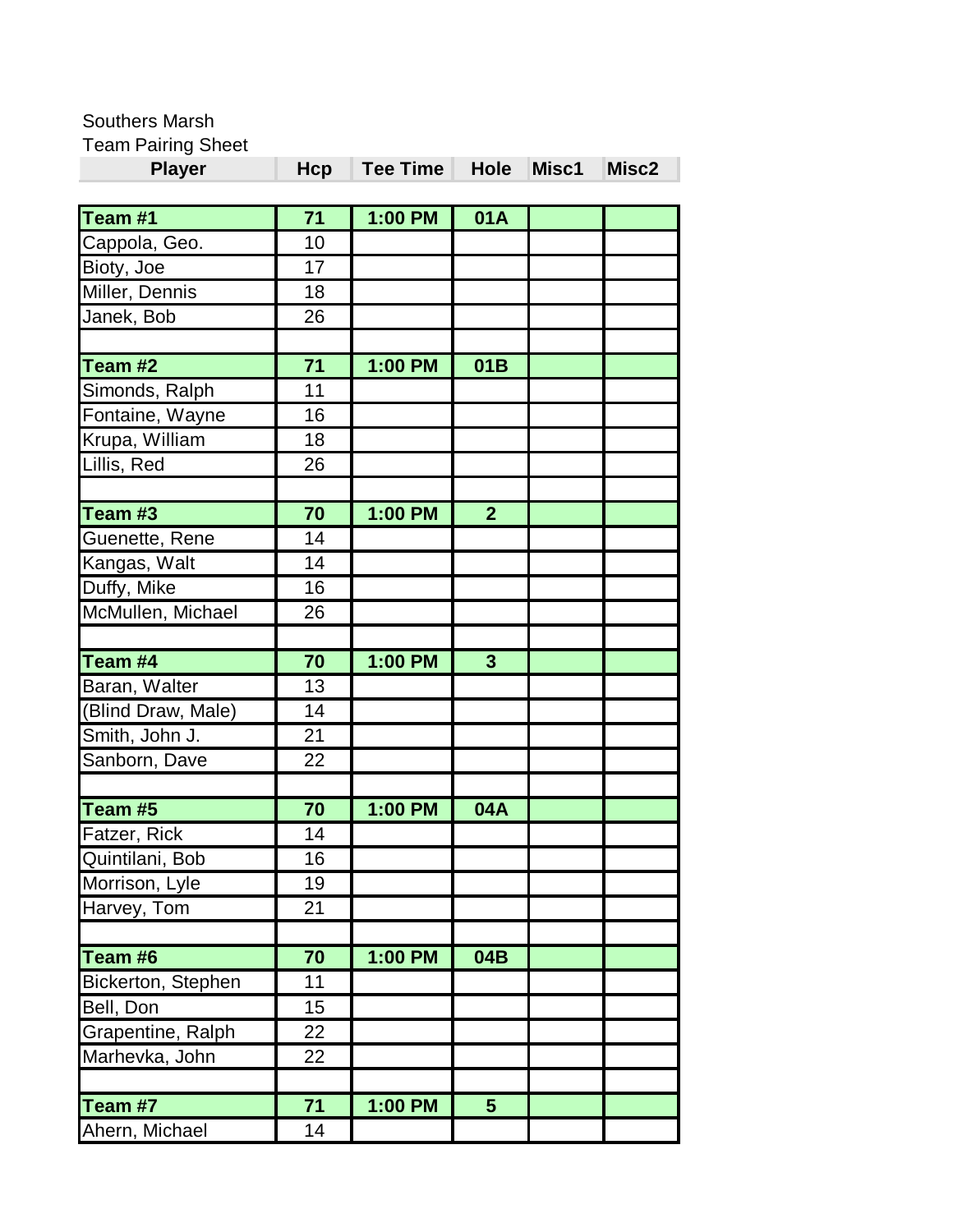| Gyss, Gary         | 15 |         |                |  |
|--------------------|----|---------|----------------|--|
| Hudson, Jack       | 18 |         |                |  |
| Hubbard, Ed        | 24 |         |                |  |
|                    |    |         |                |  |
| Team #8            | 71 | 1:00 PM | 06A            |  |
| Cooney, Chuck      | 10 |         |                |  |
| Emanuelson, Fred   | 17 |         |                |  |
| Cloran, Frank      | 22 |         |                |  |
| Gotti, Robert      | 22 |         |                |  |
|                    |    |         |                |  |
| Team #9            | 70 | 1:00 PM | 06B            |  |
| Roach, Ray         | 13 |         |                |  |
| Walsh, James       | 15 |         |                |  |
| Coughlin, Richard  | 16 |         |                |  |
| Puleo, Jack        | 26 |         |                |  |
|                    |    |         |                |  |
| <b>Team #10</b>    | 71 | 1:00 PM | $\overline{7}$ |  |
| Roosa, Michael     | 10 |         |                |  |
| Vanderlinden, J    | 10 |         |                |  |
| Lagowski, Tom      | 25 |         |                |  |
| Spearance, Donald  | 26 |         |                |  |
|                    |    |         |                |  |
| <b>Team #11</b>    | 70 | 1:00 PM | 08A            |  |
| Mertz, Doug        | 15 |         |                |  |
| Fanara, John       | 17 |         |                |  |
| Korytoski, Ziggy   | 18 |         |                |  |
| Hughes, Tom        | 20 |         |                |  |
|                    |    |         |                |  |
| Team #12           | 70 | 1:00 PM | 08B            |  |
| Reardon, Tom       | 9  |         |                |  |
| Mitro, Tom         | 12 |         |                |  |
| Janosko, Ron       | 23 |         |                |  |
| Hanlon, Edward     | 26 |         |                |  |
|                    |    |         |                |  |
| <b>Team #13</b>    | 71 | 1:00 PM | 9              |  |
| Broadhurst, Chuck  | 10 |         |                |  |
| Dinarello, Carl    | 15 |         |                |  |
| Donovan, Richard   | 22 |         |                |  |
| Morreale, Lawrence | 24 |         |                |  |
|                    |    |         |                |  |
| Team #14           | 70 | 1:00 PM | 10             |  |
| Difinizio, Lou     | 14 |         |                |  |
| DeSisto, Paul      | 15 |         |                |  |